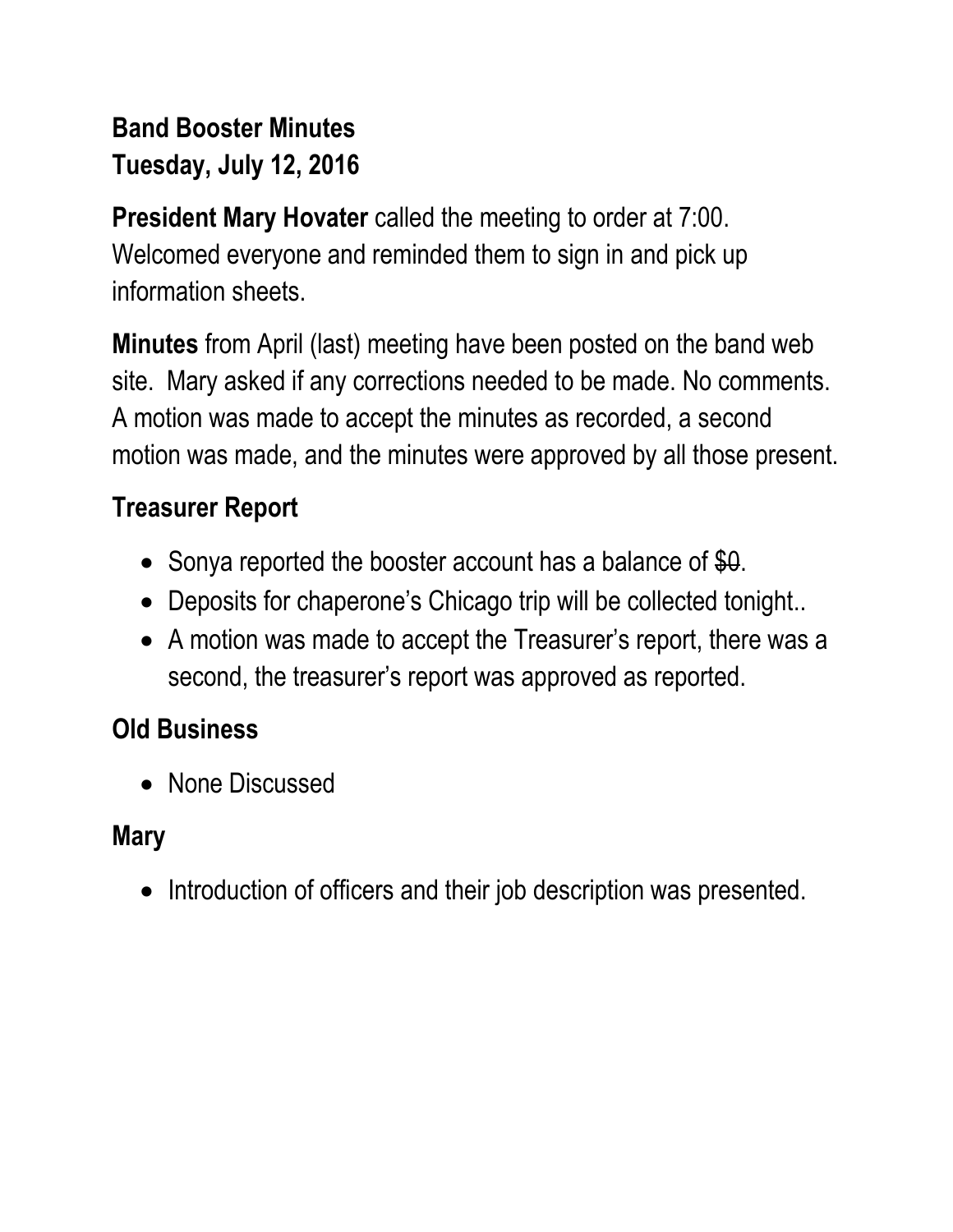Volunteer jobs were discussed and sign-up sheets were passed around for:

> **Water** Pit Crew Concession Stand Stadium Clean-up **Exhibition** Ice Cream Social

- Sign-in sheets and volunteering for point system was discussed. A parent may sign up for multiple children, but children may not receive points from both parent's volunteering at the same time.
- Concessions were discussed and the painting will be done before the end of band camp. The Pride Store will be open for both M.S. and H.S. games and the Online Pride Store is up and running.
- Updates for all volunteer work will be put on the Band Booster Facebook page as well as the Band Twitter page.
- Basch Brothers will be loaning the band an ATV and trailer to use during season.
- Band Cards were introduced. A sign-up sheet to sale cards at various locations was passed around. The band card vendor list may be found on the booster FB page and in the handbook. Thank you notes will be sent to the vendors. 70% of the card sales will go towards student's trip fees. Students will need to sale 110 cards to cover their band trip. Sales above the 110 will be used to fund those in most need. 25 Band Cards will be distributed to students on 8/26/16.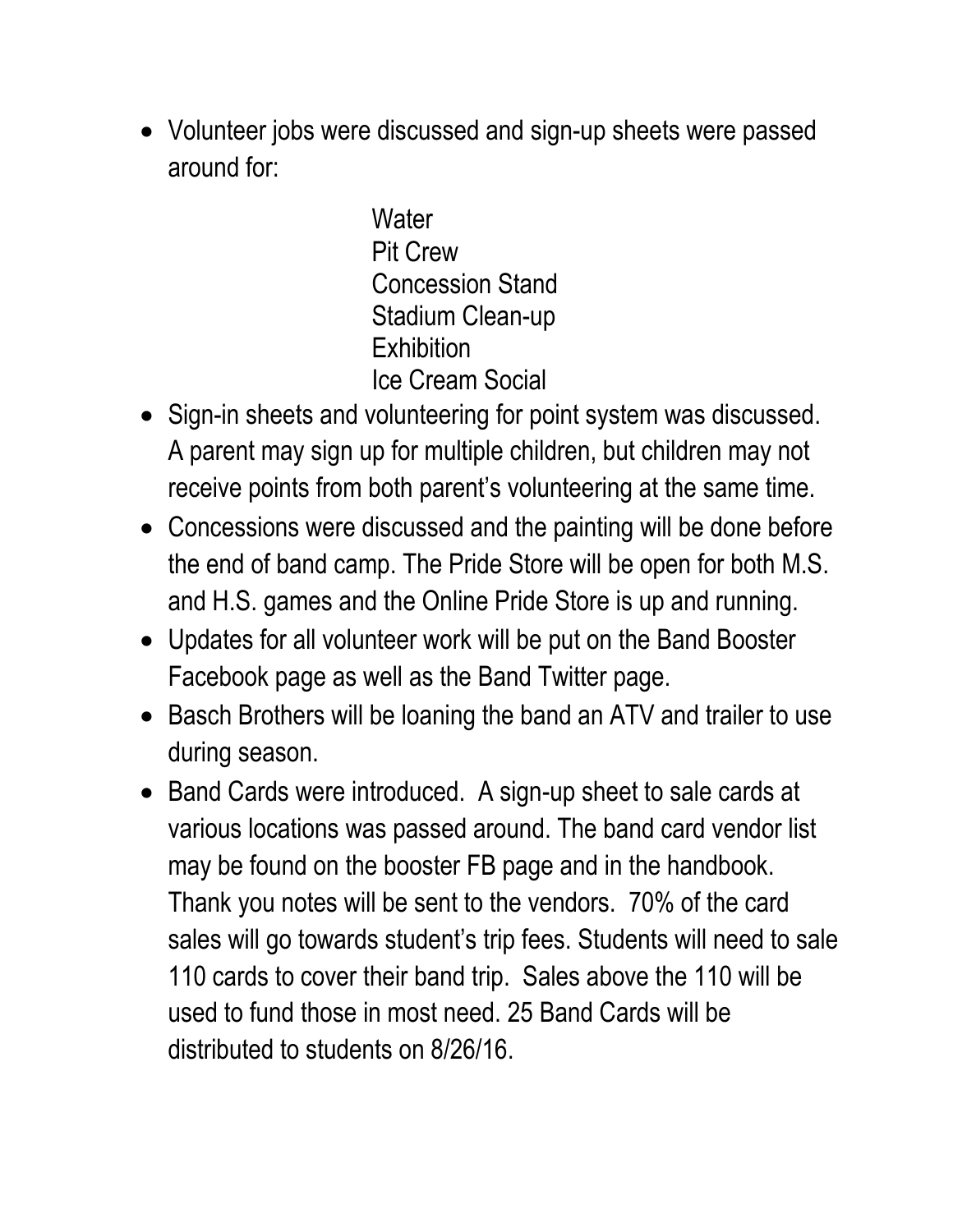- Uniforms Leslie Pruitt requested the parent's inspect their children's uniform and help maintain cleanliness and care. She reminded the parents that band fees must be paid before uniform is allowed to go home.
- John Sisk requested more volunteers for Pit Crew.
- August  $13<sup>th</sup>$  is the date of a fundraiser for the Cullman City School System: GROWLS. Depot Park, 3pm-7pm, a motion was approved to set up a table and sale band cards.

### **Mrs. Bean**

- Welcomed all new parents and requested they sign up for Remind 101.
- $\bullet$  7<sup>th</sup> and 8<sup>th</sup> grade band camp will be July 25-29<sup>th</sup> in the CMS Band Room from 9am – 1:00 pm. The band camp fee is \$30. Uniforms will be distributed and pictures (full uniform) will be taken July 29th for the football program and yearbook. The uniform fee is \$50.00 and will be due on July 25<sup>th</sup>.
- Ads for the CMS football program are due July 26<sup>th</sup> and may be turned in to Mrs. Bean.
- The end of camp celebration will be 7/29/16 at the Aquatic Center.
- Thanks to J. Smith and L. Pruitt for all their hard work in the uniform department.
- There will be 4 home games this year.
- Night at the Stadium will be 9/30. The younger student's really enjoyed last year.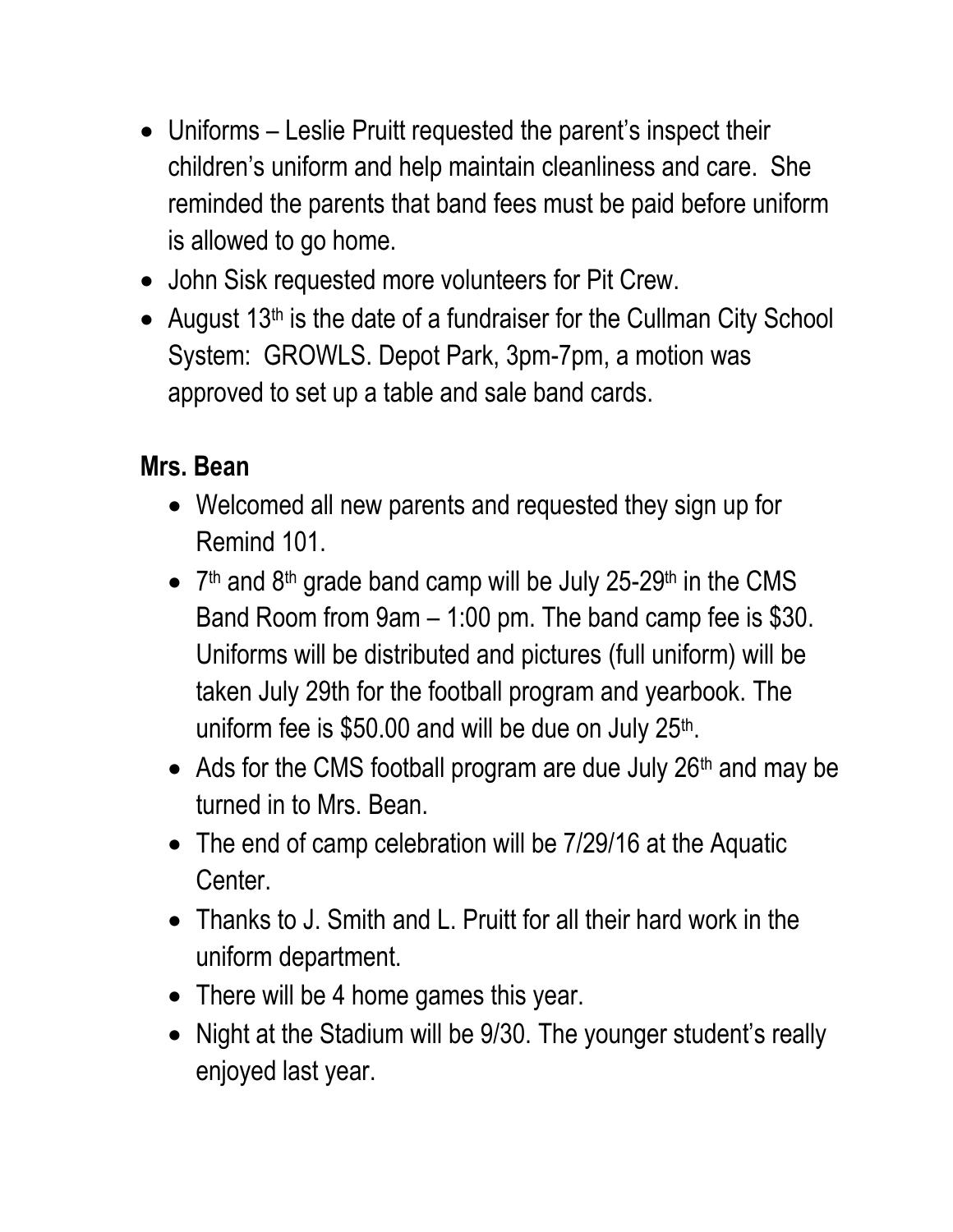- Fall Spectrum is 10/21 in Tuscaloosa.
- Mrs. Bean requested correspondence/questions be sent via email to her.
- Please save and donate box tops.

### **Mr. Smith**

- Leadership team met, looking forward to a great marching season.
- CHS Handbook will be handed out 7/18/16. A calendar of the years evens will be in the handbook and is on the band website.
- Band pictures in full uniform will be taken  $8/12/16$  during  $7<sup>th</sup>$ period.
- Chicago Trip was discussed. He reminded everyone that 30 adults are guaranteed a seat.
- He requested those interested in going to Chicago to pick up a trip summary.
- A breakdown of the band fees was discussed.
- Tentative competition dates of 10/8, 10/15, 10/22 were given. This will be finalized by next booster meeting.
- Discussed the theme for this year's marching show.

## **Mr. Teuscher**

- Discussed his role at both CHS and CMS.
- Percussion camp is in full swing.

Next meeting is scheduled for July 26, 2016 @ 7:00 pm.